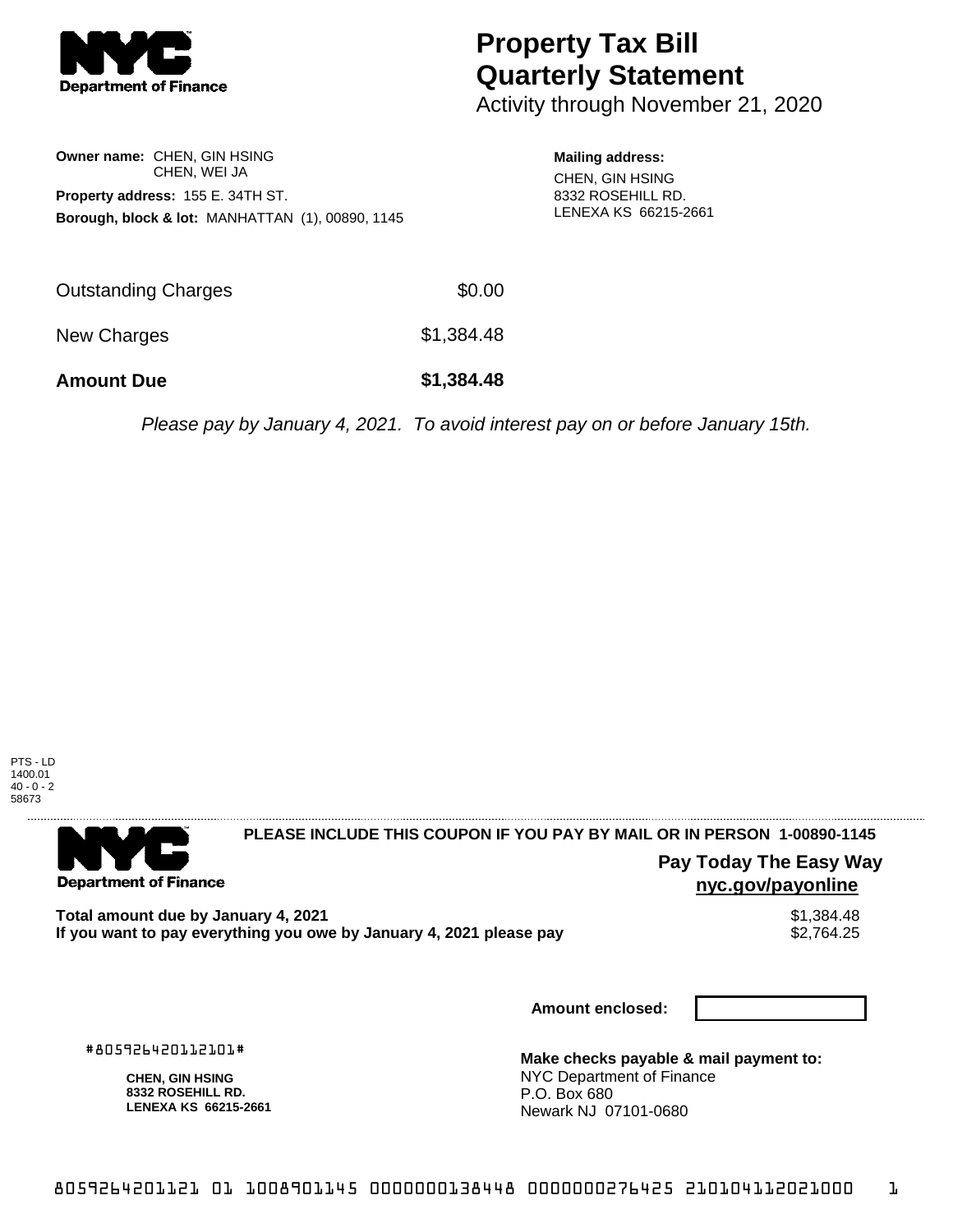

| <b>Previous Charges</b>                                             |                               |            | <b>Amount</b> |
|---------------------------------------------------------------------|-------------------------------|------------|---------------|
| Total previous charges including interest and payments              |                               | \$0.00     |               |
| <b>Current Charges</b>                                              | <b>Activity Date</b>          | Due Date   | Amount        |
| Finance-Property Tax                                                |                               | 01/01/2021 | \$1,448.14    |
| <b>Credit Adjustment</b>                                            | 09/28/2020                    |            | $$-19.83$     |
| <b>Adopted Tax Rate</b>                                             |                               |            | $$-57.34$     |
| Co-op Condo Abatement                                               | 09/28/2020                    |            | \$3.47        |
| Co-op Condo Abatement                                               | 01/01/2021                    |            | \$10.04       |
| <b>Total current charges</b>                                        |                               |            | \$1,384.48    |
| <b>Tax Year Charges Remaining</b>                                   | <b>Activity Date</b>          | Due Date   | <b>Amount</b> |
| Finance-Property Tax                                                |                               | 04/01/2021 | \$1,448.14    |
| Credit Adjustment                                                   | 09/28/2020                    |            | $$-19.83$     |
| <b>Adopted Tax Rate</b>                                             |                               |            | $$-57.34$     |
| Co-op Condo Abatement                                               | 09/28/2020                    |            | \$3.47        |
| Co-op Condo Abatement                                               | 01/01/2021                    |            | \$10.04       |
| Total tax year charges remaining                                    |                               |            | \$1,384.48    |
| If you want to pay everything you owe by January 4, 2021 please pay |                               | \$2,764.25 |               |
| If you pay everything you owe by January 4, 2021, you would save:   |                               | \$4.71     |               |
| <b>Overpayments/Credits</b>                                         | <b>Activity Date Due Date</b> |            | Amount        |

| <b>Overpayments/Credits</b>                     | <b>Activity Date Due Date</b> |                      | Amount    |
|-------------------------------------------------|-------------------------------|----------------------|-----------|
| Refund Available                                |                               | 07/01/2020           | $$-16.36$ |
| Credit Applied                                  | 10/08/2020                    |                      | \$16.36   |
|                                                 |                               | Total credit applied | \$16.36   |
| Total overpayments/credits remaining on account |                               |                      | \$0.00    |

## **Home banking payment instructions:**

- 1. **Log** into your bank or online bill pay website.
- 2. **Add** the new payee: NYC DOF Property Tax. Enter your account number, which is your boro, block and lot, as it appears here: 1-00890-1145 . You may also need to enter the address for the Department of Finance. The address is P.O. Box 680, Newark NJ 07101-0680.
- 3. **Schedule** your online payment using your checking or savings account.

## **Did Your Mailing Address Change?**

If so, please visit us at **nyc.gov/changemailingaddress** or call **311.**

When you provide a check as payment, you authorize us either to use information from your check to make a one-time electronic fund transfer from your account or to process the payment as a check transaction.